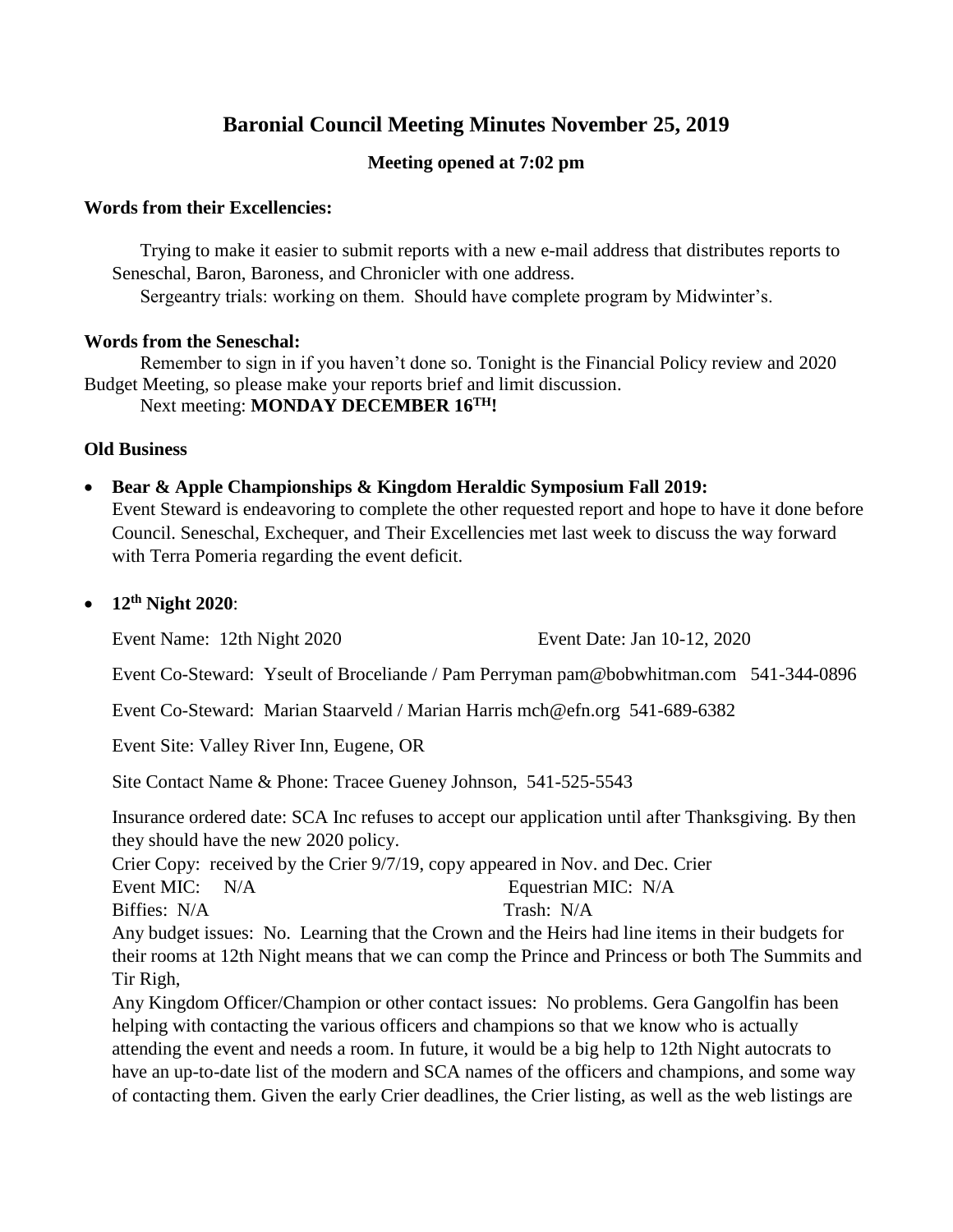often inaccurate, and neither includes modern names. Perhaps the new Office 360 email addresses for the officers will help with this, but it can be a time consuming mess to try to figure out who is the actual champion/officer.

Any resolved challenges: 1) The 12thnight2020@antir.org email address was finally assigned to me on Nov. 13 and I spent the entire day dealing with the backlog of messages from merchants and people wanting to be on the waiting list for a room at Valley River Inn (VRI). The result was that we are crowding more merchants than we had wanted to into the Merchants' Hall because we wanted to accommodate everyone who had tried to contact us before the Nov. 1 deadline for application. I think we only have one disgruntled merchant, but we have no evidence that she tried to contact either the Merchant Coordinator or the 12thnight email address prior to Nov. 4, 2019. Most of the merchants who are vending at 12th Night have responded about the hotel rooms that we had set aside for them.

The waiting list is now set up in the order of the original email requests, and everyone on it has been contacted about the wait list process. The hotel had requested that I handle all wait list and room re-assignments and then give them a finished list of the changes in early December. I am now set up to do this as well as to broker room swaps between people who want to transfer their registration to someone else. We have to be careful with this because the hotel said that anyone who cancelled a room through them would cause that room to drop out of our discounted room block.

2) My Sales Rep. and my two contacts at VRI had all told me in October that the hotel was planning to close the bar and restaurant right after New Years and that they would not be available for our event. However, we have a clause in our contract with them that specifically states that we have the use of Sweetwater's restaurant and lounge. I had pointed that out to them in a very direct email dated 26 October, and the Sales Rep. finally got back to me today to say that the hotel has postponed the restaurant closure to the end of January. We will be able to proceed with our plans for the Friday and Saturday night medieval buffets, the buffet peasant lunch on Saturday, the bar party we had planned for Saturday night. I am also hoping that we can repeat what we did in 2015, which is to bring a local microbrewer in to hang out in the bar with people who would enjoy talking with him about brewing beer with flavorings other than hops – a medieval practice.

Any other current challenges/tasks: Current challenges/tasks are

1) Getting done everything mentioned above that got put off due to the uncertainty surrounding the hotel bar/restaurant.

2) Maintaining and finalizing the wait list and the allocation of rooms to the Crown, Heirs, retinues, officers, champions

3) Finalizing the schedule now that we know the wishes of the Crown regarding the lengths of the **Courts** 

4) Allocating rooms for the many meetings and classes

5) Finishing up items for the decorations, mainly faux stained glass overlays to replace the ones that we gifted to Avacal when they became a kingdom. (Thisone is fun!)

6) Setting up Paypal to use at Gate

The above tasks (with perhaps the exception of #1) are what we would expect to be doing at this point in the event preparation. Things are going along well. I could not have said that at the beginning of this week!!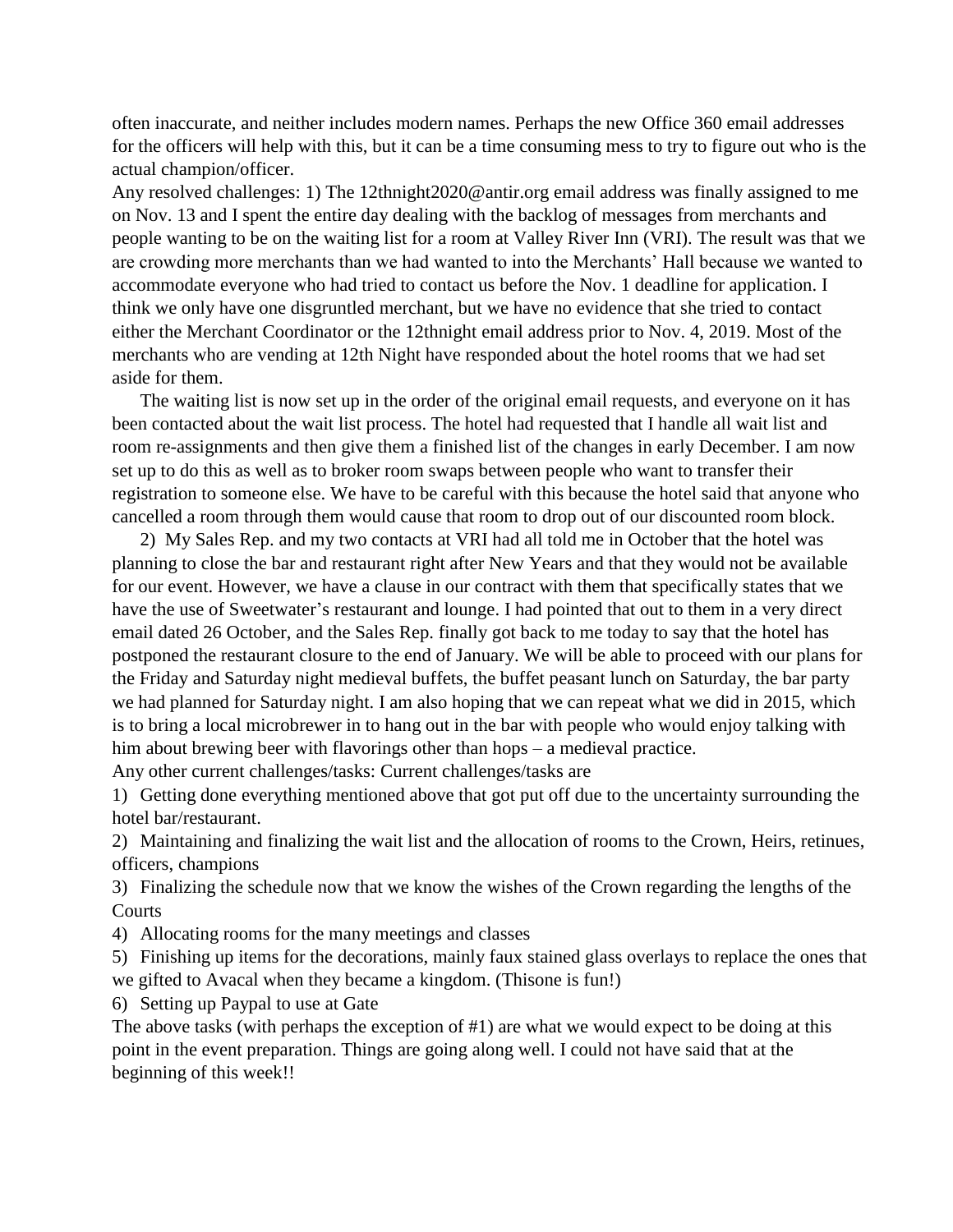I (Yseult) would like to personally thank and commend Gera Gangolfin for her kind and steady encouragement and help throughout the past 10 months. Being in Virginia taking care of my sister through her cancer treatments was harrowing, and Gera was very supportive and helpful. Now that I'm back in Oregon she has continued to help by facilitating the transfer of the event email address and tracking down the various officers who had not reserved rooms at the event hotel. Without her this whole process would have been extremely difficult, awkward, and time consuming.

# **Mid-winter's Feast**:

Have determined that the prizes for the Pot Luck will be velveteen mittens. A pair for the most period crowd favorite, a pair for the overall crowd favorite. Nai has agree to make a "Meat Soup" and a "Not Meat Soup" which will be paid for by the event. Will be checking in with the Grange before the end of December to confirm that everything is still good to go.

# **Birthday Bash & Sergeantry Trials**:

Location is looking like the Crabtree farm, working on securing that. Prizes are in the works for newcomer raffle. Staff being acquired. Their Excellencies have met with the Sergentry regarding the trials. More to come.

# **Egils Skallagrimmson Memorial Tournament XLVI:**

Egils is plotting along. We had to postpone the November meeting due to illness. We have event invites in the works so we can hand out some at 11th and 12th night. The event team will be having its next meeting soon. We will be contacting those we need at the meeting.

**Event Bids:** Fall Coronet (September 18-20, 2020) **Deadline: December Council**

### **Financial Policy Revision and 2020 Budget:**

Exchequer submitted that the Financial Policy had recently been updated for PayPal, and the motion was made and approved to accept the policy as is for 2020. Further, the populace was notified that there were changes made at higher levels of the SCA that we would need to incorporate soon, but could wait for a later meeting. After brief discussion of changes to be made from the 2019 budget, motion was made to accept the 2020 budget (to be published in its final form in December).

| Budget for Year 2019                                |  |                                              |                                              |                     |                            |  |  |  |
|-----------------------------------------------------|--|----------------------------------------------|----------------------------------------------|---------------------|----------------------------|--|--|--|
|                                                     |  |                                              | Budget current as of 11/22/2019              |                     |                            |  |  |  |
| <b>Budget Summary</b>                               |  | <b>Budget at</b><br><b>Beginning of year</b> | Increases in<br><b>Budget During</b><br>Year | <b>Budget Spent</b> | <b>Budget</b><br>Remaining |  |  |  |
| Officers of State, Officers of Court and Line Items |  | 2,010.00                                     | 716.00                                       | (947.01)            | 1,778.99                   |  |  |  |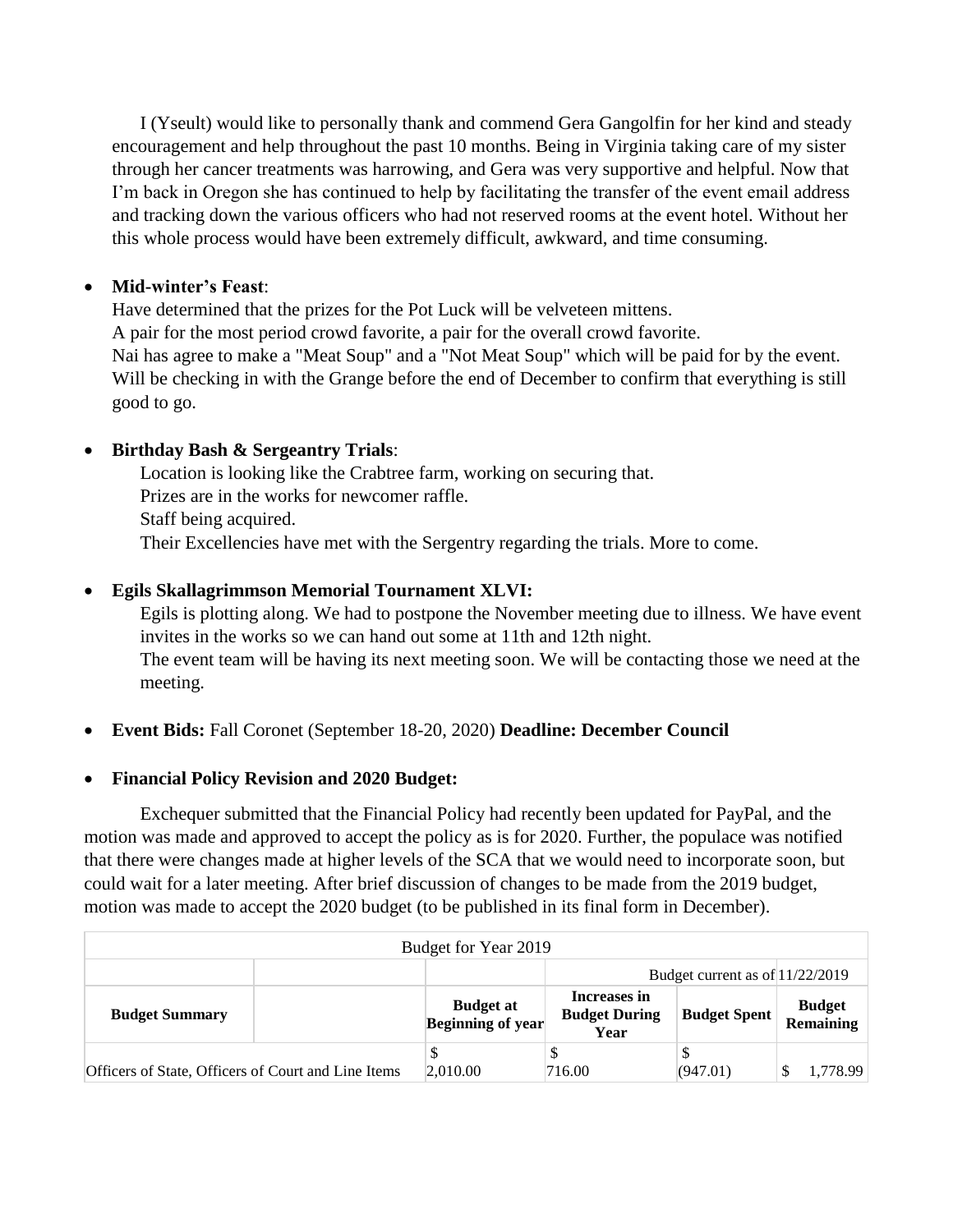| Officers of Court                       |                                   | 350.00                                       |                                              |                     | \$<br>350.00                      |
|-----------------------------------------|-----------------------------------|----------------------------------------------|----------------------------------------------|---------------------|-----------------------------------|
| Line Items                              |                                   | 3,363.00                                     |                                              | (2,690.00)          | \$<br>673.00                      |
|                                         |                                   | \$                                           | \$                                           | \$                  |                                   |
| <b>Budget 2019</b>                      |                                   | 5,723.00                                     | 716.00                                       | (3,637.01)          | \$<br>2,801.99                    |
| <b>Offices of State</b>                 | <b>Officer</b>                    | <b>Budget at</b><br><b>Beginning of year</b> | Increases in<br><b>Budget During</b><br>Year | <b>Budget Spent</b> | <b>Budget</b><br><b>Remaining</b> |
| Arts & Sciences                         | Alan Bowyer                       | \$<br>50.00                                  | \$                                           |                     | \$<br>50.00                       |
| Chamberlain                             | <b>Thorholf Egilsson</b>          | 100.00                                       |                                              | (114.45)            | 214.45                            |
| Chatelaine                              | Johanna Trewpenny                 | 100.00                                       |                                              | (14.80)             | 114.80                            |
| Chronicler                              | William Jakes                     |                                              |                                              |                     |                                   |
| Exchequer                               | Margaret Alexander                | 160.00                                       |                                              | (40.00)             | 200.00                            |
| <b>Family Activities</b><br>Coordinator | <b>VACANT</b>                     | 50.00                                        |                                              |                     | 50.00                             |
| Goldkey                                 | Alys Meghan Cattwyn               | 50.00                                        |                                              | (6.99)              | 56.99                             |
| Herald                                  | Lucius von Bamberg                | 50.00                                        |                                              |                     | 50.00                             |
| Lists                                   | Elizabeth Turner de<br>Carlisle   | 25.00                                        |                                              |                     | 25.00                             |
| Marshal - Archery                       | Iurii Levchenich                  | 500.00                                       |                                              | (550.23)            | 1,050.23                          |
| Marshal - Armored<br>Combat             | Godwyn Reynard                    | 100.00                                       |                                              |                     | 100.00                            |
| Marshal - Cut & Thrust                  | Godwyn Reynard                    | 100.00                                       |                                              |                     | 100.00                            |
| Marshal - Rapier                        | William Jakes                     | 200.00                                       |                                              |                     | 200.00                            |
| Marshal - Thrown<br>Weapons             | William Christofore               | 200.00                                       |                                              | (68.83)             | 268.83                            |
| Marshal - Youth Armored<br>Combat       | <b>VACANT</b>                     |                                              |                                              |                     |                                   |
| Scribe                                  | <b>Thorholf Egilsson</b>          | 75.00                                        |                                              | (151.71)            | 226.71                            |
| Seneschal                               | Murchadh Monaidh<br>Chroaibhe     | 50.00                                        |                                              |                     | 50.00                             |
| Thingmakers                             | <b>Yseult of Broceliande</b>      | 200.00                                       |                                              |                     | 200.00                            |
| Webminister                             | Skjaldar-Þorsteinn<br>Thunderhand |                                              |                                              |                     |                                   |
| <b>Total</b>                            |                                   | $\mathbb{S}$<br>2,010.00                     | \$                                           | \$<br>(947.01)      | \$<br>2,957.01                    |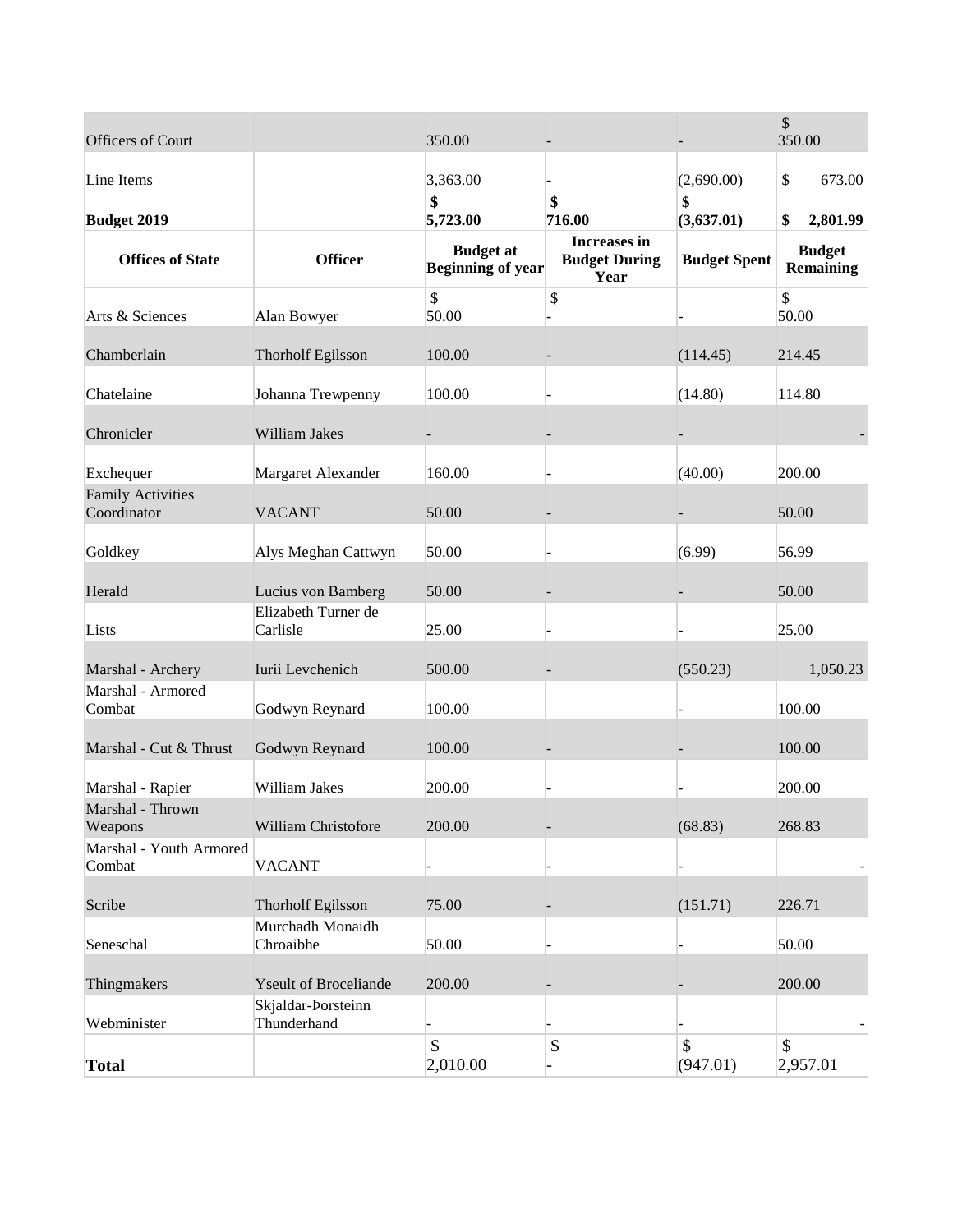| <b>Officers of Court</b>                           | <b>Officer</b>                         | <b>Budget at</b><br><b>Beginning of year</b> | Increases in<br><b>Budget During</b><br>Year | <b>Budget Spent</b> | <b>Budget</b><br><b>Remaining</b> |  |  |
|----------------------------------------------------|----------------------------------------|----------------------------------------------|----------------------------------------------|---------------------|-----------------------------------|--|--|
| Baron & Baroness                                   | Ayla Roth & Evan Dunbar 150.00         | \$                                           | \$                                           |                     | \$<br>150.00                      |  |  |
| Regalia Budget                                     |                                        | 200.00                                       |                                              |                     | 200.00                            |  |  |
| <b>Total</b>                                       |                                        | \$<br>350.00                                 | \$                                           | \$                  | \$<br>350.00                      |  |  |
| <b>Recurring Expenses</b>                          | Rate                                   | <b>Budget at</b><br><b>Beginning of year</b> | Increases in<br><b>Budget During</b><br>Year | <b>Budget Spent</b> | <b>Budget</b><br><b>Remaining</b> |  |  |
| Storage Unit                                       | 12 Months @<br>\$180.00/Month          | \$<br>2,160.00                               | \$                                           | (1,815.00)          | \$<br>3,975.00                    |  |  |
| Post Office Box                                    | 1 Year @ \$153.00                      | 153.00                                       |                                              | (154.00)            | 307.00                            |  |  |
| <b>Trailer Registration</b>                        | 2 Years @ \$116.00                     |                                              |                                              | (116.00)            | (116.00)                          |  |  |
| Archery Range Biffie                               | Up to 7 Months $@ \sim$<br>\$150/Month | 1,050.00                                     |                                              | (605.00)            | 1,655.00                          |  |  |
| <b>Total</b>                                       |                                        | \$<br>3,363.00                               | \$                                           | \$<br>(2,690.00)    | 6,053.00<br>\$                    |  |  |
| Not reflected on the above form are the following: |                                        |                                              |                                              |                     |                                   |  |  |

Purchase of pavilion for \$1600

Donations & Gold Key of \$368

And of course all the event information, which is reported separately. All will be reflected in the Doomsday (EOY) Report that will be turned in after the New Year.

### **New Business**

### **Officer Applications:**

New Chronicler: Aine Oshehy.

We have several vacancies and others that are coming due for extension or replacement. Please be aware of your warrant status and don't wait until you are 6-9 months out to announce the need for a replacement. If you are interested in Youth Combat or Family Activities, there is a background check requirement. Please announce your intent for either of these early so we can get that process started.

(Open/Vacant Offices: *Rapier Marshal, Cut & Thrust Marshal, Youth Combat Marshal, and Family Activities Coordinator*).

### **Officer Reports**

### **Arts & Sciences – Alan Bowyer:**

We had two Arts and Science nights in November – on the 5th and the 19th of the month.

Both events were at Bonnie's house, and we had a small turnout. People brought fabric, and we worked on making medieval hoods. Even I got into the act, sewing with a machine and fighting my fear of needles. Aiiiieee!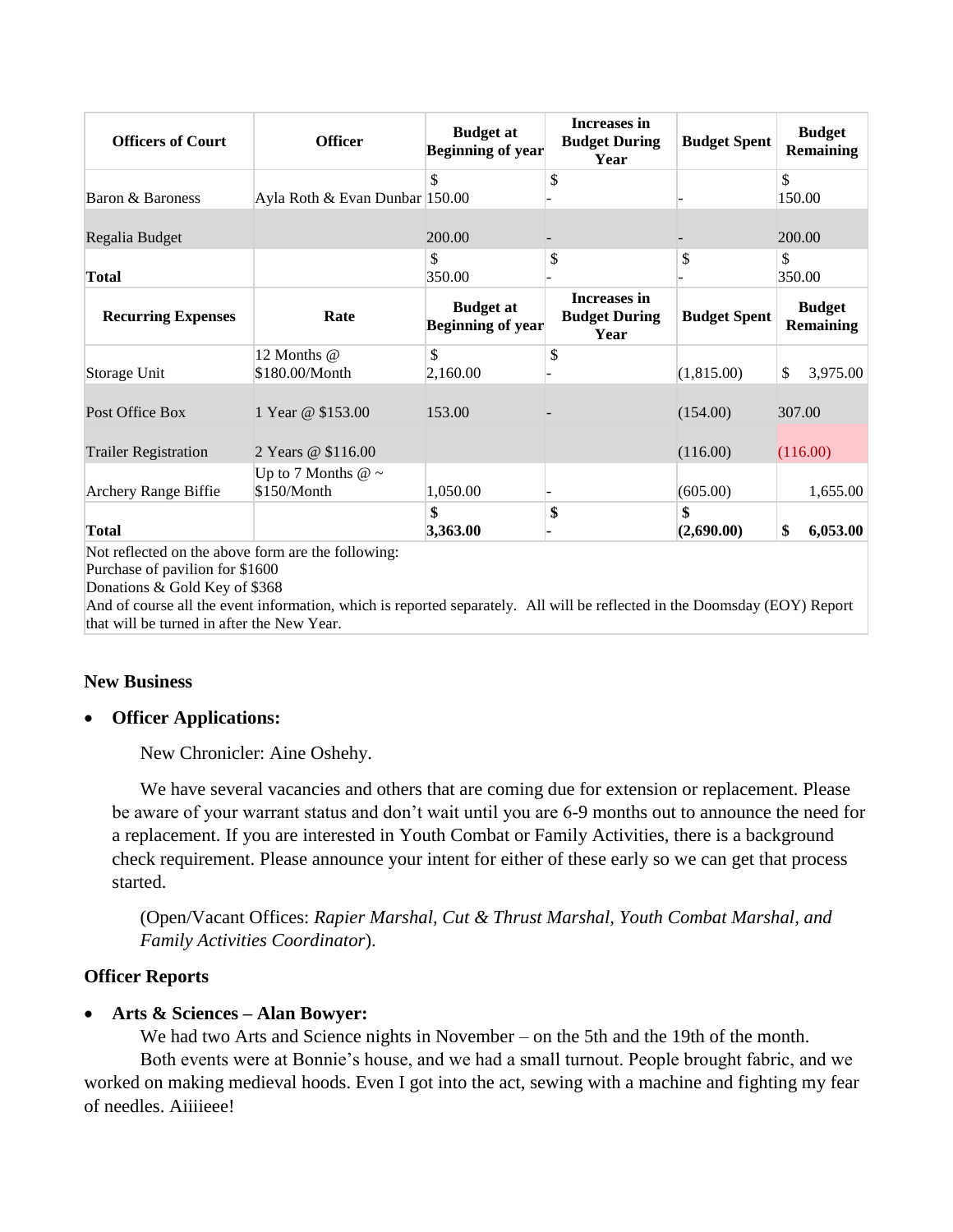The big news is in the Thingmakers department. We have over 1000 belt favors painted, stamped, ironed, sewed and ready to go.

I would like to recommend an award of some sort for Bonnie Williams. Not to say she worked alone on this, but she put in as many hours on this project as the rest of us. I will have to research what recognition would be appropriate.

Our last Arts & Science night for 2019 will be December 3 (December 17 will be too close to the holidays, and be busy for most of us). It will be a festive, but dry, potluck. I will be roasting chestnuts over an open fire. For those of you who have never had fresh-roasted chestnuts, come try some out.

Future plans for Arts and Science: after the 12th night crush is over, I hope to have classes. Suggested topics include "How to Write Arts and Science Papers" and "Brewing 101."

#### **Chamberlain – Thorholfr Egilsson:**

- Eric ropes, and Bear Dot wall hangings are being modified via Amy Carpenter (Alys).

- Missing lock box was located in Egils Lost and found.

- Large metal lock box was repaired and is available for use, Thank you Ceera Brandt!

- A couple of totes have been purchased for organizing canvas.

- With Yseult home and settled, her gear is now in her possession and no longer stored by the Barony.

- No progress on Shelves.

#### **Chatelaine – Johanna Trewpeny:**

My back injury has flared up and I won't be able to attend. Nothing new to report. If there are specific budget questions please call. I've sent Margaret the budget from last year, and would like to add \$30 for business cards.

#### **Chronicler – William Jakes:**

Due to upcoming medical procedures and the associated recovery time, I would like to find someone to take over the office of Chronicler. Please contact their Excellencies and the Seneschal if you are interested. Thank you.

Aine Oshehy has been voted in as the new Chronicler. William and Aine will make the transition over the next few weeks.

### **Exchequer – Margaret Alexander:**

Current balance as of 11/22/19: \$16,476.79

Ending balance, 10/31/19 statement: \$13,400.66

There is a new form to use for Quarterly/Cumulative Reports which I will need to use for our last report of 2019.

I met with the Financial Committee last week to discuss B&A and the budget for 2020.

### **Gold Key – Alys Meghan Cattwyn:**

Only thing to report for Gold Key is that Alan is buying a couple of the Egil's site-token towels. He'll pay directly at Council, though, and I probably won't be there as I have too much to do before my departure for LosCon.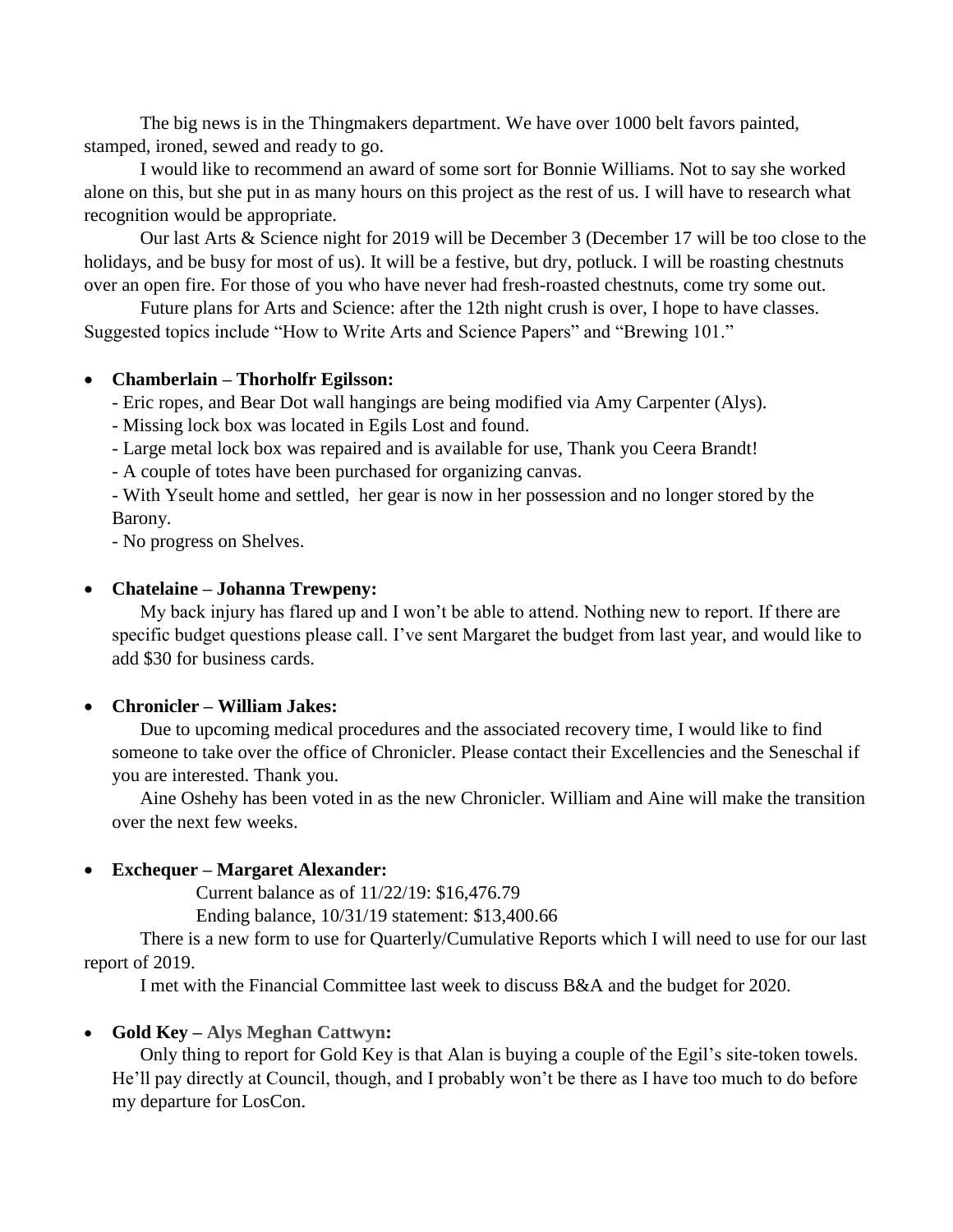### **Herald – Lucius von Bamburg:**

Nothing new to report from the office of the herald.

Looking forward to Egils, I'm hoping to do a field heraldry 101 type class, with participants helping with the tourneys. Would there be interest in that? If so, please let me know!

### **Lists – Elizabeth Turner de Carlisle:**

There is nothing to report for this month.

Next month I will be attending 11th Night but do not anticipate being needed for Lists. I will be primary herald for Their Majesties

### **Marshal – Godwyn Reynard:**

So far this month we have held two fighter practices; one week was canceled due to lack of interest/availability. We had between 4 and 6 fighters per practice. I expect the level of participation to be, on average, low over the next several months due to the cold weather.

Her excellency Adiantum has a War practice for Saturday January 18th at our Seneschal's house in Dexter. This is the week after 12th Night.

### **Archery Marshal – Iurii Levchenich:**

Greetings to Their Excellencies, the Officers, and the Populace of Adiantum!

We have had reduced activity this month, with attendance at practices varying from as few as 3, but as many as 6, with enthusiastic participants no matter how many or how few are there.

We did not have a practice last week because of several factors, though we will have practices the rest of the month.

There will be an Archery practice this Wednesday, the time will be from 4:00pm to 6:00pm at BowTech, 90554 Highway 99, Eugene, OR 97402.

### **Thrown Weapons Marshal – William Cristofore:**

We have moved practice indoors. Events were created for November and December, first and third Thursdays, and one Sunday each month. Space is tight but the range works. See image in the event. Thinking about Egils….

### **Scribe – Thorholf Egilsson:**

We had Scribal night with 4 participants. Baronial charters are being painted and calligraphy applied to the Silver Fern and Fellowship of the Bears.

The next Scribal Night will be Monday, Dec 9th at the Fern Ridge Library.

### **Seneschal – Murchadh Monaidh Chraoibhe:**

Timely receipt of reports is improving. My next task is Moot Reports for  $11<sup>th</sup>$  Night and then working on cleaning up the administrative files.

### **Social Media Officer – Nai Martyn:**

Our Current SMO platform is Facebook alone.